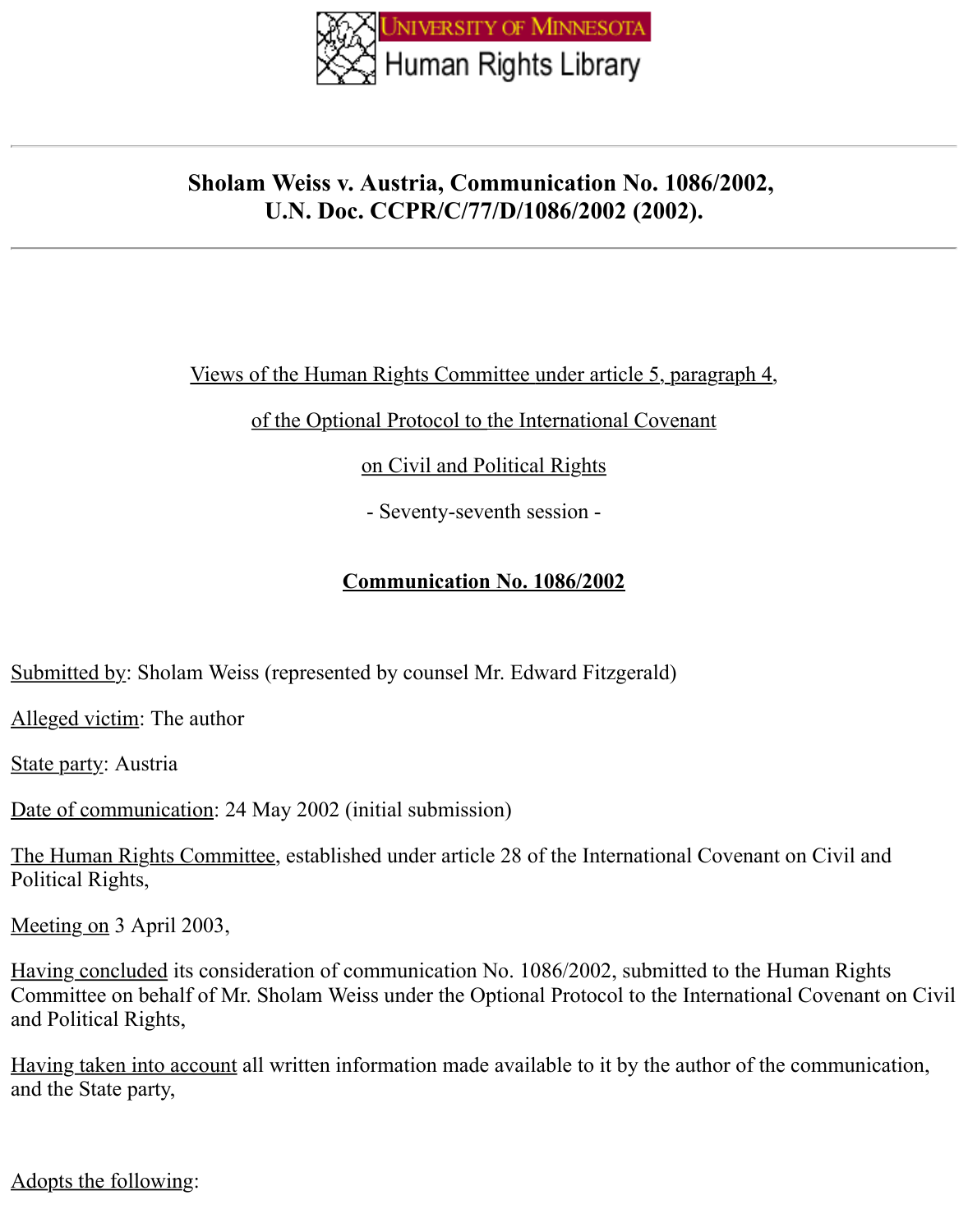#### **Views under article 5, paragraph 4, of the Optional Protocol**

1.1 The author of the communication, initially dated 24 May 2002, is Sholam Weiss, a citizen of the United States of America and Israel, born on 1 April 1954. At the time of submission, he was detained in Austria pending extradition to the United States of America ('the United States'). He claims to be a victim of violations by Austria of article 2, paragraph 3, article 7, article 10, paragraph 1, and article 14, paragraph 5, of the International Covenant on Civil and Political Rights. He also claims to be a victim of a violation of his right to be free from unlawful detention and of his right to "equality before the law", possibly raising issues under articles 9, 26, and 14, paragraph 1, respectively. Subsequently, as a result of his extradition, he claims to be a victim of a violation of article 9, paragraph 1, of the Covenant, as well as of articles 1 and 5 of the Optional Protocol. The author is represented by counsel.

1.2 On 24 May 2002, the Committee, acting through its Special Rapporteur for New Communications, pursuant to Rule 86 of the Committee's Rules of Procedure, requested the State party not to extradite the author until the Committee had received and addressed the State party's submission on whether there was a risk of irreparable harm to the author, as alleged by counsel. On 9 June 2002, the State party, without having made any submissions to the Committee, extradited the author to the United States.

1.3 Upon ratification of the Optional Protocol, the State party entered a reservation in the following terms: "The Republic of Austria ratifies the Optional Protocol ... on the understanding that, further to the provisions of article 5(2) of the Protocol, the Committee ... shall not consider any communication from an individual unless it has ascertained that the same matter has not been examined by the European Commission of Human Rights established by the European Convention for the Protection of Human Rights and Fundamental Freedoms".

#### **The facts as submitted**

2.1 In a trial beginning on 1 November 1998 in the District Court of Florida, the author was tried on numerous charges of fraud, racketeering and money laundering. He was represented throughout the trial by counsel of his choice. On 29 October 1999, as jury deliberations were about to begin, the author fled the courtroom and escaped. On 1 November 1999, the author was found guilty on all charges. Following submissions from the prosecution, and the author's counsel in opposition, as to whether sentencing should proceed in his absence, the Court ultimately sentenced him *in absentia* on 18 February 2000 to 845 years' imprisonment (with possibility to reduce it, in the event of good behaviour, to 711 years(sic)) and pecuniary penalties in excess of US\$ 248 million.

2.2 The author's counsel lodged a notice of appeal within the ten-day time limit stipulated by law. On 10 April 2000, the United States Court of Appeals for the Eleventh Circuit rejected the motion of the author's counsel to defer dismissal of the appeal, and dismissed it on the basis of the 'fugitive disentitlement' doctrine. Under this doctrine, a court of appeal may reject an appeal lodged by a fugitive on the sole grounds that the appellant is a fugitive. With that decision, the criminal proceedings against the author were concluded in the United States. **(1)**

2.3 On 24 October 2000, the author was arrested in Vienna, Austria, pursuant to an international arrest warrant, and on 27 October 2000 transferred to extradition detention. On 18 December 2000 the United States submitted a request to the Austrian authorities for the author's extradition. On 2 February 2001, the investigating judge of the Vienna Regional Criminal Court ('Landesgericht für Strafsachen') recommended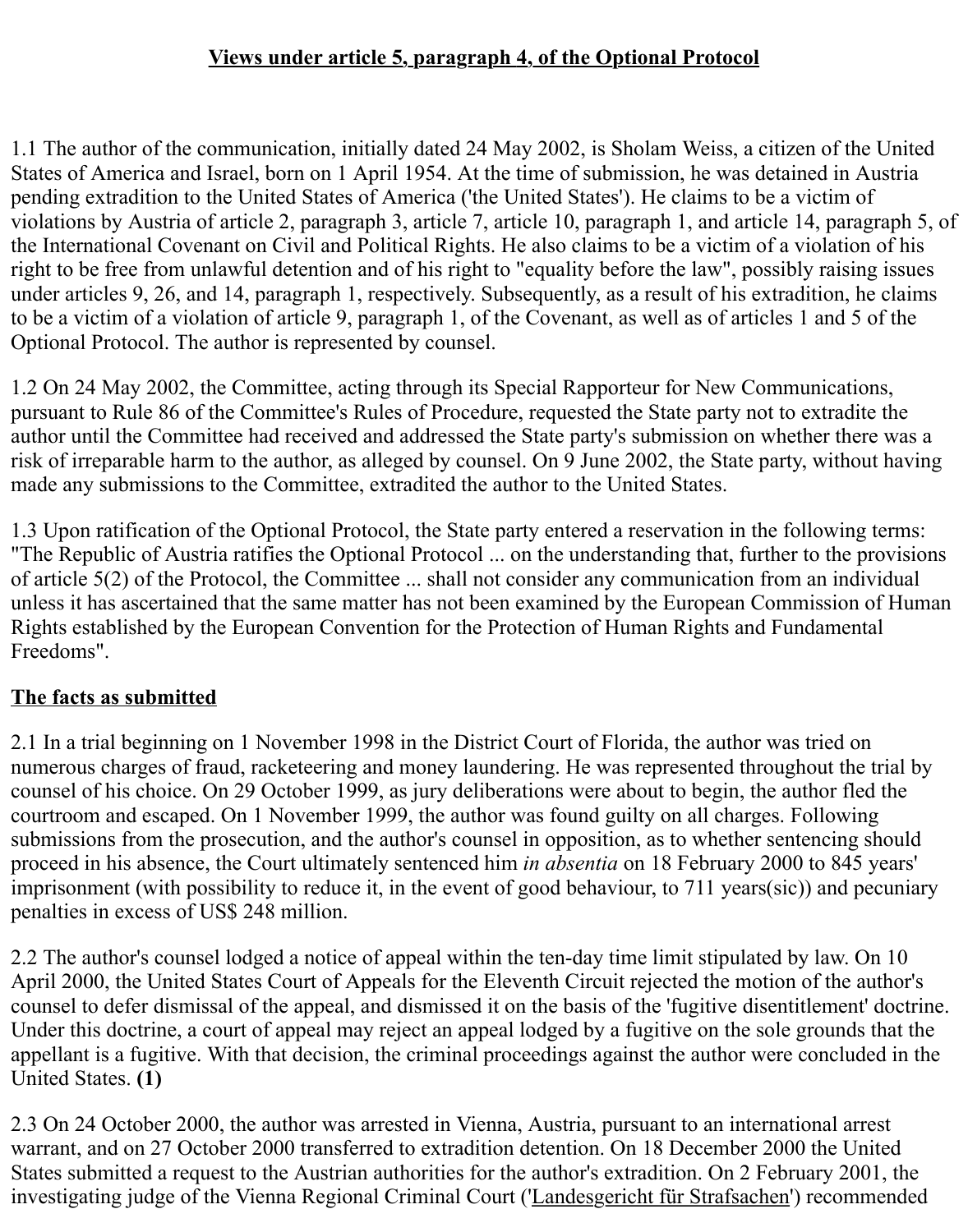that the Vienna Upper Regional Court ('Oberlandesgericht'), being the court of first and last instance concerning the admissibility of an extradition request, hold the author's extradition admissible.

2.4 On 25 May 2001, the Vienna Upper Regional Court sought the advice of the United States' authorities as to whether it remained open to the author to challenge his conviction and sentence. Thereupon, on 21 June 2001 the United States Attorney lodged an emergency motion to reinstate the author's appeal with the United States Court of Appeals for the Eleventh Circuit. The author's counsel explicitly took no position on the motion, but questioned the State's standing to file such an application on the author's behalf. On 29 June 2001 that court denied the motion. On 5 July 2001, the United States prosecutor filed another emergency motion with the United States District Court for the Middle District of Florida, which sought to vacate that court's judgment concerning the author. On 6 July 2001 the Court refused the motion and confirmed that its judgment was unimpeachable.

2.5 On 13 August 2001, the author applied to the European Court of Human Rights ('the European Court'), alleging that his extradition would violate the following provisions of the European Convention for the Protection of Human Rights and Fundamental Freedoms ('the European Convention'): article 3, in that he would have to serve a mandatory life sentence; article 6, and article 2 of Protocol No 7, on the basis that his conviction and sentence were pronounced *in absentia* and no appeal was available to him; article 5 in that his detention with a view to extradition was unlawful; and article 13.

2.6 On 11 September 2001, the Vienna Upper Regional Court refused the United States' request for the author's extradition. The sole ground for refusal was that the author's extradition without an assurance that he would be entitled to a full appeal would be contrary to article 2 of Protocol No 7 to the European Convention. **(2)**

2.7 The State Prosecutor (who alone has standing to lodge such an appeal) appealed the Upper Regional Court's decision to the Supreme Court ('Oberster Gerichtshof'). On 9 April 2002, the Supreme Court held that the Upper Regional Court's decision was a nullity because it had no jurisdiction to consider the right to an appeal under article 2 of Protocol No 7 to the European Convention. The Upper Regional Court could only consider the specific aspects listed in the extradition statute (whether the author had enjoyed a fair trial and whether his punishment would amount to cruel, inhuman or degrading treatment or punishment); by contrast, the Minister of Justice was the sole authority with the competence to consider any further issues (including the right to an appeal) when s/he subsequently decided whether or not to extradite a person whose extradition had judicially been found to be admissible. The Upper Regional Court's judgment was accordingly set aside, and the case was remitted.

2.8 On 8 May 2002, the Upper Regional Court, upon reconsideration, found that the author's extradition was admissible on all counts except that of "perjury while a defendant" (for which the author had been sentenced to 10 years imprisonment). In conformity with the Supreme Court's decision, the Court concluded that the author had enjoyed a fair trial and that his sentence would not be cruel, inhuman or degrading. It did not address the issue of the author's right to an appeal. On 10 May 2002, the Minister of Justice allowed the author's extradition to the United States, without reference to any issues as to the author's human rights. **(3)**

2.9 On 10 May 2002, the European Court of Human Rights indicated interim measures, staying the author's extradition. On 16 May 2002, following representations of the State party, the Court decided not to prolong the application of the interim measures. On the author's application, the Constitutional Court ('Verfassungsgerichtshof') issued an injunction on 17 May 2002 staying (until 23 May 2002) execution of the author's extradition.

2.10 On 23 May 2002, the Constitutional Court refused to accept the author's complaint for decision, on the basis that it had insufficient prospects of success and was not excluded from the competence of the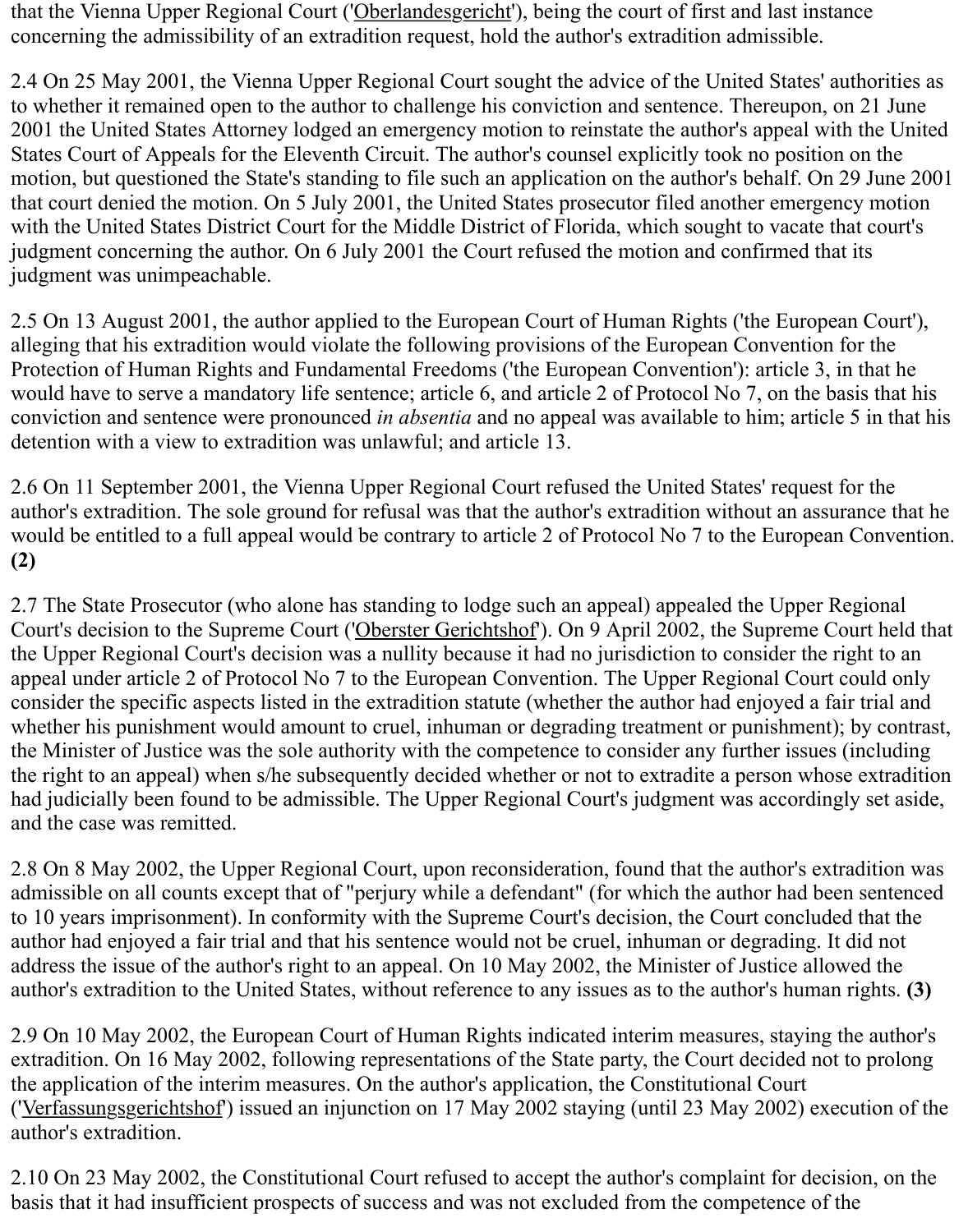Administrative Court ('Verwaltungsgerichtshof'). The Court accordingly terminated the injunction. On the same day, the author again applied to the European Court of Human Rights for the indication of interim measures, an application that was denied.

2.11 On 24 May, the author informed the European Court that he wished to withdraw his application "with immediate effect". On the same day, he petitioned the Administrative Court, challenging the Minister's decision to extradite him and seeking an injunction to stay the author's extradition, pending decision on the substantive challenge. The stay was granted and referred to the Ministry of Justice and the Vienna Regional Criminal Court.

2.12 On 26 May, an attempt was made to surrender the author. After a telephone call by the ranking officer of the airport police to the president of the Administrative Court, the author was returned to a detention facility in light of the stay issued by the Administrative Court and the author's poor health. On 6 June 2002, the investigating judge of the Vienna Regional Criminal Court considered the Administrative Court to be "incompetent" to entertain any proceedings or to bar implementation of the extradition, and directed that the author be surrendered. On 9 June 2002, the author was transferred by officials of the author's prison and of the Ministries of Justice and the Interior, to the jurisdiction of United States military authorities at Vienna airport, and returned to the United States.

2.13 At the time the author was extradited, two sets of proceedings remained pending before the Constitutional Court, neither of which had suspensive effect under the State party's law. Firstly, on 25 April 2002, the author had lodged a constitutional motion attacking the constitutionality of various provisions of the State party's extradition law, as well as of the extradition treaty with the United States, in particular its treatment of judgment *in absentia*. Secondly, on 17 May 2002, he had lodged a "negative competence challenge" ('Antrag auf Entscheidung eines negativen Kompetenzkonfliktes') to resolve the question whether the issue of a right to an appeal must be resolved by administrative decision or by the courts, as both the Upper Regional Court as well as the Minister of Justice had declined to deal with the issue.

2.14 On 13 June 2002, the Administrative Court decided, given that the author had been removed in violation of the Court's stay on execution, that the proceedings had been deprived of any object and suspended them. The Court observed that the purpose of its order to stay extradition was to preserve the rights of the author pending the main proceedings, and that as a result no action could be taken to the author's detriment on the basis of the Minister's challenged decision. As a consequence, the author's surrender had no sufficient legal basis.

2.15 On the same day, the European Court of Human Rights noted that the author wished to withdraw his application. After setting out the facts and the complaint, the Court considered that respect for human rights as defined in the Convention and its Protocols did not require continuation of its examination of the case irrespective of the applicant's wish to withdraw it, and struck out the application. **(4)**

2.16 On 12 December 2002, the Constitutional Court decided in the author's favour, holding that the Upper Regional Court should examine all admissibility issues concerning the author's human rights, including issues of a right to an appeal. Thereafter, the Minister's formal decision to extradite should consider any other issues of human dignity that might arise. The Court also found that the author's inability, under the State party's extradition law, further to challenge a decision of the Upper Regional Court finding his extradition admissible was contrary to rule of law principles and unconstitutional.

# **The complaint**

3.1 In his original communication (preceding extradition), the author claims that extradition to the United States would deprive him of the ability to be present in the State party for the vindication of his claims in that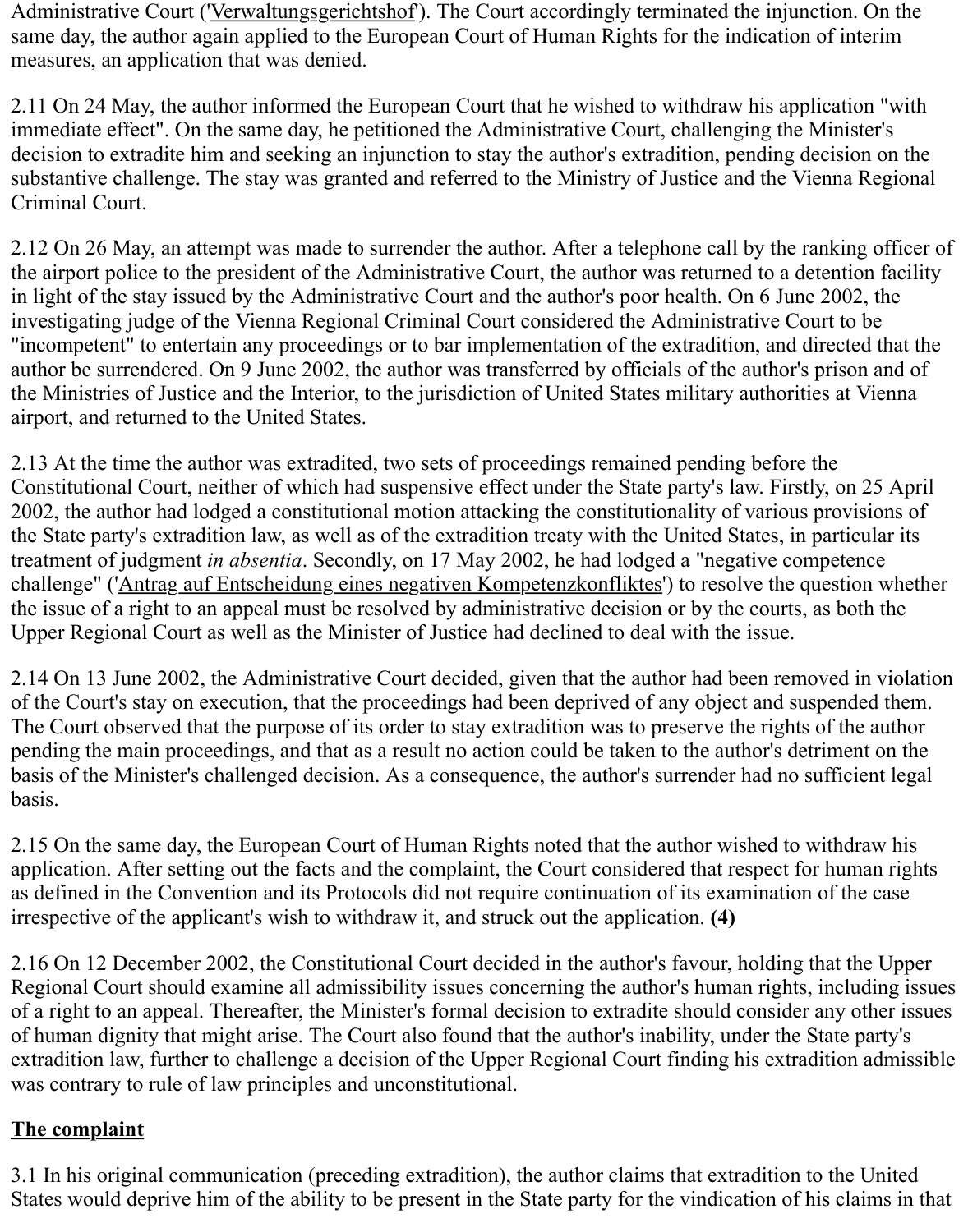jurisdiction. In particular, he would be unable to enjoy the benefits of the remedies flowing from the Constitutional Court's determination of the "negative competence" challenge as to which court or administrative authority should consider his argument of a denial of a right to a fair trial/appeal, as well as the consideration thereafter by the competent authority of this issue, as required by articles 14, paragraph 5, and 2, paragraph 3, read together. Extradition would prevent him enjoying remedies such as barring of extradition altogether, extradition for a sentence equivalent to that which would be imposed in the State party, or extradition subject to full rights of appeal. He argues that neither the State party's courts nor administrative authorities have ever substantively addressed the issue of his alleged denial, in the United States, of a right to a fair trial/appeal.

3.2 The author also claims that the State party, if it extradited him, would abet and adopt the violation of his right under article, 14, paragraph 5, already allegedly suffered in the United States. In light of the finality of the criminal proceedings in the United States, his extradition to the United States would be unlawful, firstly as his conviction was pronounced and his sentence imposed *in absentia* and, secondly, as he had and has no effective opportunity to appeal against conviction or sentence under the fugitive disentitlement doctrine. Specifically, he cannot appeal in respect of the fact that his conviction was pronounced and his sentence was imposed *in absentia*. The author argues that the right to a fair trial/appeal in the Covenant is mandatory, and, if not complied with, this would render an extradition unlawful.

3.3 The author claims a violation of his right to "equality before the law". Only the State Prosecutor has the ability to lodge an appeal to the Supreme Court against a decision of the Upper Regional Court, subject to the proviso under the State party's domestic law, that such an appeal cannot operate to the detriment of the person whose case is appealed, as that person is unable to avail themselves of such an appeal. In the present case, the Supreme Court reversed the Upper Regional Court's decision that the author could not be extradited, and returned the case for a reconsideration that did not take into account the author's rights to a fair trial/appeal.

3.4 The author claims that his sentence for a period of 845 years without opportunity for release until at least 711 years have been served is an "exceptional and grotesque punishment" that is "inhuman" and amounts to the most serious form of incarceration short of actual torture. He argues that there is a "clear and irreversible" breach of article 10, paragraph 1, of the Covenant, because of the excessive length of the sentence and the absence of any possibility of release within a lifetime, or of any appeal. The State party is responsible for the failure of its courts and/or administrative authorities to consider this issue.

3.5 Finally, the author complains that he is unlawfully detained. He argues that as his extradition is unlawful because he was denied a fair trial/appeal, any detention with a view to extradition must also be unlawful.

3.6 As to the admissibility of his complaint, the author argues that with the Constitutional Court's judgment against him, all effective remedies were exhausted. He submits that the complaints raised in the communication are not "being examined", in terms of article 5, paragraph 2, of the Optional Protocol, under the European (or any other) procedure of international investigation or settlement. Nor does the State party's reservation to article 5, paragraph 2, of the Optional Protocol preclude the Committee from considering the communication.

3.7 The author argues, firstly, that there was never any formal decision of the European Court on the admissibility or merits of the application to the European Court, but merely procedural decisions. In view of the interpretation given by the Committee to the word "examined" in the Austrian reservation in the case of Pauger v Austria, **(5)** it is submitted that these procedural steps did not constitute an "examination" of the case. Secondly, while it remained pending, the application was not communicated to the State party for its observations on either the admissibility and/or merits. Thirdly, in any event, the communication relates in part to rights (such as articles 2, paragraph 3, and 10, paragraph 1, of the Covenant) which are not protected under the European Convention.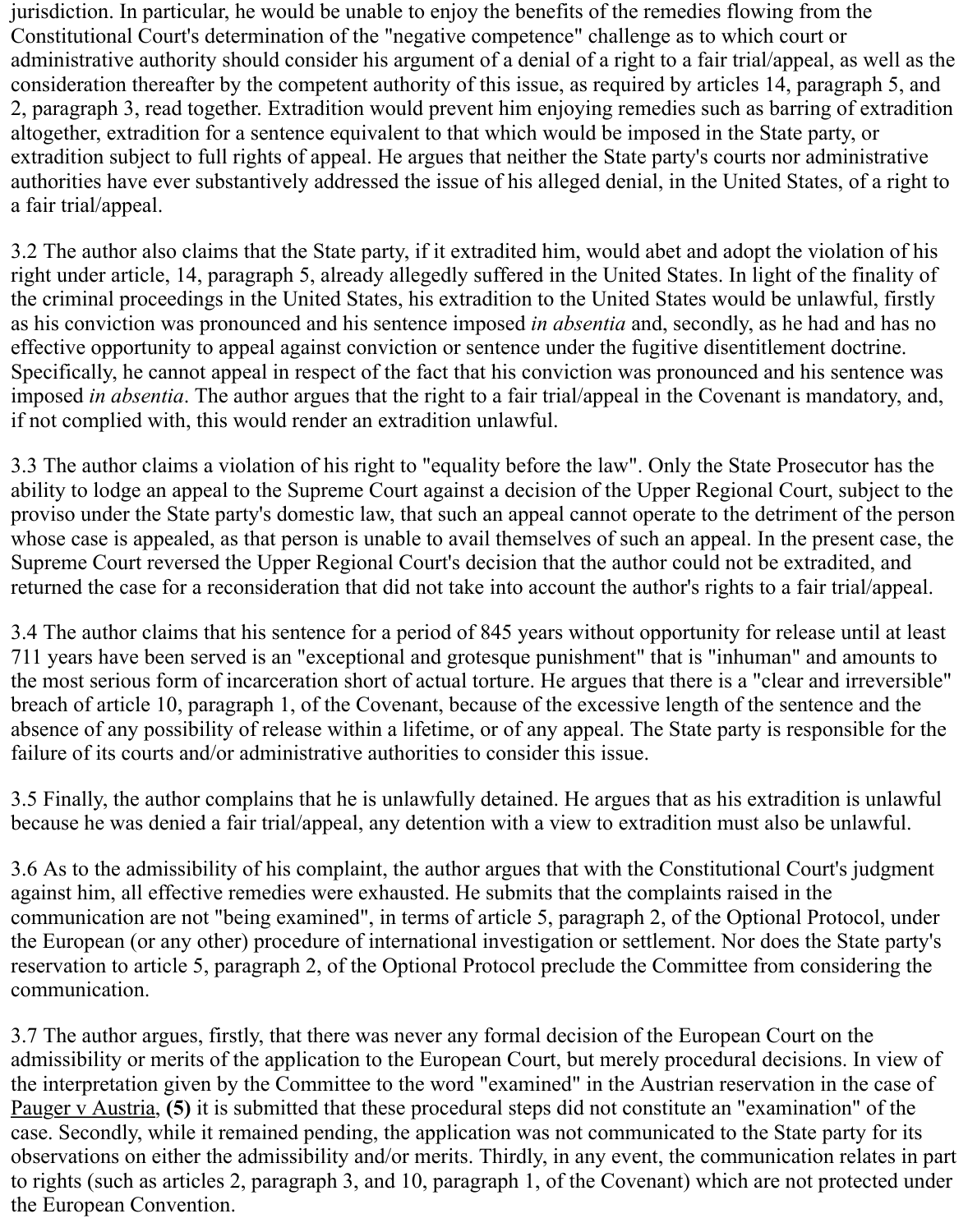3.8 By submission of 19 June 2002 (post-extradition), the author argued that his removal neither prevents the Committee from examining the communication, nor affected the interim measures requested by the Committee. The author refers to the Committee's public discussion of a State party's obligations in a previous case in which a request for interim measures had not been complied with. **(6)** He invokes the jurisprudence of the PCIJ to the effect that participation in a system of international adjudication implies that the State party accepts an obligation to abstain from "any measure capable of exercising a prejudicial effect in regard to the execution of the decision to be given, and, in general, not to allow any step of any kind to be taken which might aggravate or extend the dispute". **(7)** Similarly, the International Court of Justice has decided that its provisional measures are binding upon the parties to a dispute before it. **(8)**

3.9 In the specific case, the author argues that the jurisprudence of the Committee suggests that the author would suffer a risk of irreparable harm. In Stewart v Canada, **(9)** interim measures were requested in circumstances where it was unlikely that the author would be able to return to his adopted homeland, Canada, while, in the present case, there is no possibility of release from prison.

3.10 The author recalls that his case is not one where the gap between the request for interim measures (24 May 2002) and the action sought to be prevented (9 June 2002) was short. Accordingly, he requests that the Committee direct the State party to explain the factual basis of his removal, whether and how the request for interim measures was taken into account by the State party in removing him, and how the State party proposed to fulfill its continuing obligations.

# **The State party's submissions on the admissibility and merits of the communication**

4.1 By submissions of 24 July 2002, the State party contested both the admissibility and the merits of the communication. It argues that the author has not exhausted domestic remedies. While accepting that the Committee has not usually required domestic proceedings to have been concluded at the time of submission of the communication, it argues that they have to have been concluded by the time the Committee considers the communication. **(11)** In view of the proceedings that were, at the time of the State party's submission, still pending before the Constitutional Court, the State party argues that this requirement has not been satisfied.

4.2 The State party invokes its reservation to article 5, paragraph 2, of the Optional Protocol and argues that a complaint already submitted to the European organs may not be submitted to the Committee. It contends that the complaint was "examined" by the European Court on the merits – after seeking observations from the State party, the Court clearly made a merits assessment of the case. In requesting withdrawal of the case from the Court's list before presenting it to the Committee, the author makes clear that he raises essentially the same concerns before both organs.

4.3 On the merits, the State party points out that extradition as such is outside the scope of the Covenant, so that the issue is whether the State party would subject the author to treatment contrary to the Covenant in a State not party to the Optional Protocol by virtue of extradition. **(11)** In terms of domestic proceedings, the State party argues that the ordinary as well as the highest courts, as well as the administrative authorities, carefully examined the author's submissions, and he was legally represented throughout. The State party recalls that extradition proceedings, according to the jurisprudence of the European Court, do not necessarily enjoy the same procedural guarantees as criminal proceedings on which the extradition is based. **(12)**

4.4 As to the alleged violation of article 14, paragraph 5, on the ground that the author was found guilty and sentenced *in absentia*, the State party recalls the Committee's jurisprudence that a trial *in absentia* is compatible with the Covenant only if the accused is summoned in a timely manner and informed of the proceedings against him. **(13)** In the present case, the author does not contend that these requirements were not fulfilled – he fled after all evidentiary proceedings had concluded and the jury had retired to deliberate, and did not return thereafter to participate in further proceedings. He was therefore not convicted *in absentia*,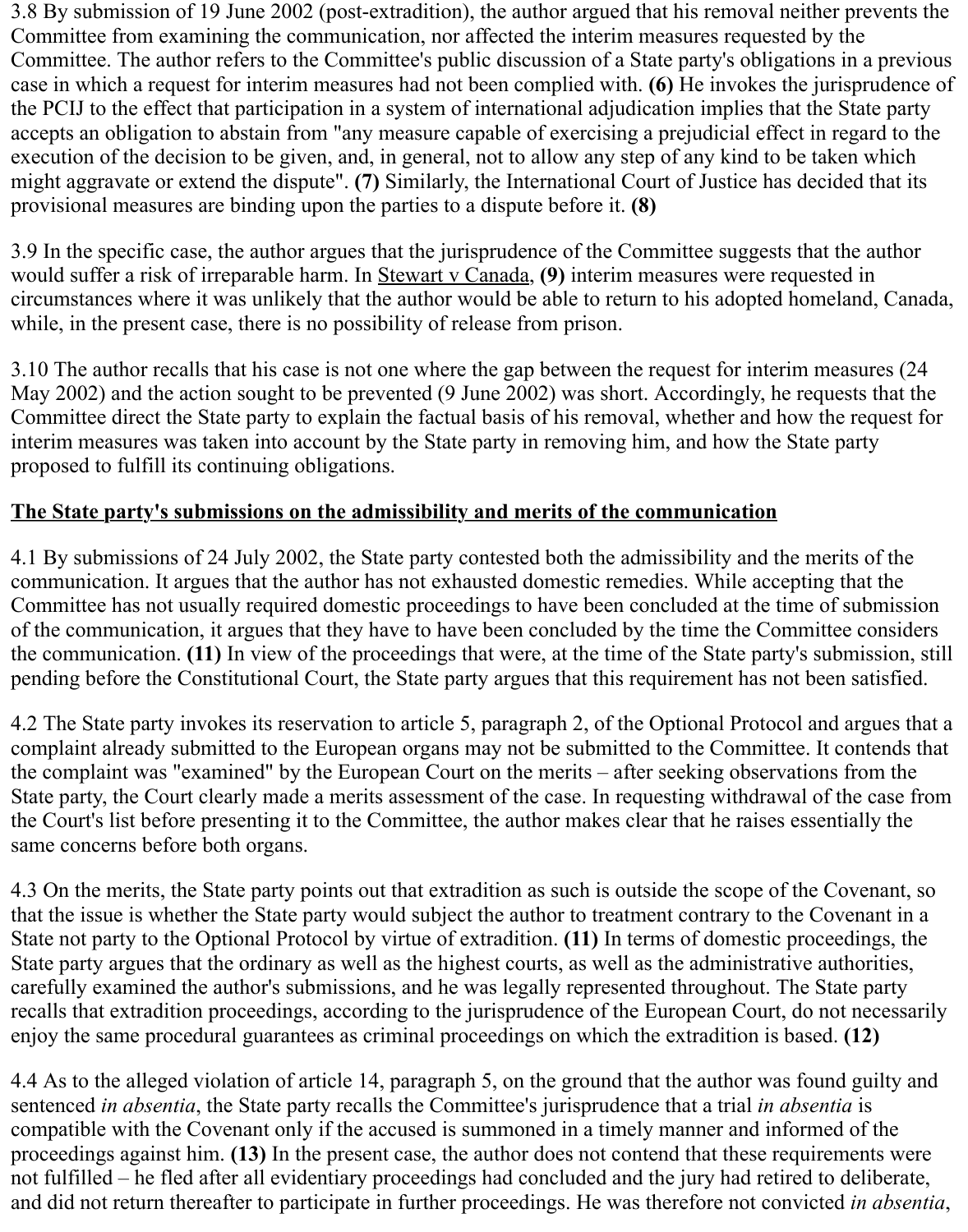and that sentencing occurred subsequently does not change this conclusion.

4.5 As to the second alleged violation of article 14, paragraph 5, in conjunction with article 2, paragraph 3, arising from the denial of a fair appellate hearing in the United States due to his absence, the State party points out that article 14, paragraph 5, guarantees a right to appeal "according to law". The State party in question is thus free to define in greater detail the substantive and procedural content of the right, including, in this case, the formal requirement that an appellant must not be a fugitive when an appeal is filed. The author was legally represented and aware of the legal situation in the United States, and thus it can be reasonably assumed from his overall conduct, including his flight from the United States, that he renounced his right to appeal. The State party notes that the author did not support the motion of the United States Attorney to re-instate his appeal, in order to prevent his extradition to the United States. He never submitted an appeal, and his notice of appeal remains without content. As to his future treatment in this respect, the State party observes that its Minister of Justice sought assurances of the competent United States authorities, which were provided, that new proceedings for determining a sentence would be open to the author on all counts.

4.6 As to the allegation that the author's life-long imprisonment violates article 10, paragraph 1, the State party argues that this provision refers solely to the conditions of detention, rather than its duration. It refers to the Committee's jurisprudence that the mere fact of deprivation of liberty does not imply a violation of human dignity. **(14)** The State party argues that the 845 year sentence is not disproportionate or inhuman taking into account the numerous property offences and the losses suffered by pension holders. It also notes that the sentencing court did not exclude conditional release, provided the author pays restitution of US\$125 million and a fine of US\$123 million. The State party also points out that, while the European Court has suggested that lifetime imprisonment may raise issues under article 3 of the European Convention, it has not yet made such a finding. **(15)**

4.7 For the State party, nothing in the Covenant prevents extradition to a State where an offence carries a more severe sentence (short of corporal punishment). Any contrary position would deprive the instrument of extradition of its utility in terms of international co-operation in the administration of justice and denial of impunity, a purpose the Committee has itself stressed. **(16)**

# **Further issues arising in relation to the Committee's request for interim measures**

5.1 By letter of 2 August 2002 to the State party's representative to the United Nations in Geneva, the Committee, through its Chairperson, expressed great regret at the author's extradition, in contravention of its request for interim protection. The Committee sought a written explanation about the reasons which led to disregard of the Committee's request for interim measures and an explanation of how it intended to secure compliance with such requests in the future. By Note of the same date, the Committee's Special Rapporteur on New Communications requested the State party to monitor closely the situation and treatment of the author subsequent to his extradition, and to make such representations to the Government of the United States that were deemed pertinent to prevent irreparable harm to the author's Covenant rights.

5.2 By submissions dated 15 October 2002, the State party, in response to the Committee's request for explanation, explains that following receipt of the Committee's request for interim measures, the Federal Minister of Justice on 25 May 2002 ordered the Vienna Public Prosecutor's Office ('Staatsanwaltschaft') to file a request with the investigating judge of the Vienna Regional Criminal Court seeking suspension of the extradition. The same day, the Court refused to comply with this request, on the basis that Rule 86 of the Committee's Rules of Procedure may neither invalidate judicial orders or restrict the jurisdiction of an independent domestic court. On 6 June 2002, the investigating judge ordered the author's surrender.

5.3 As to the legal issues arising, the State party argues that Rule 86 of the Committee's Rules of Procedure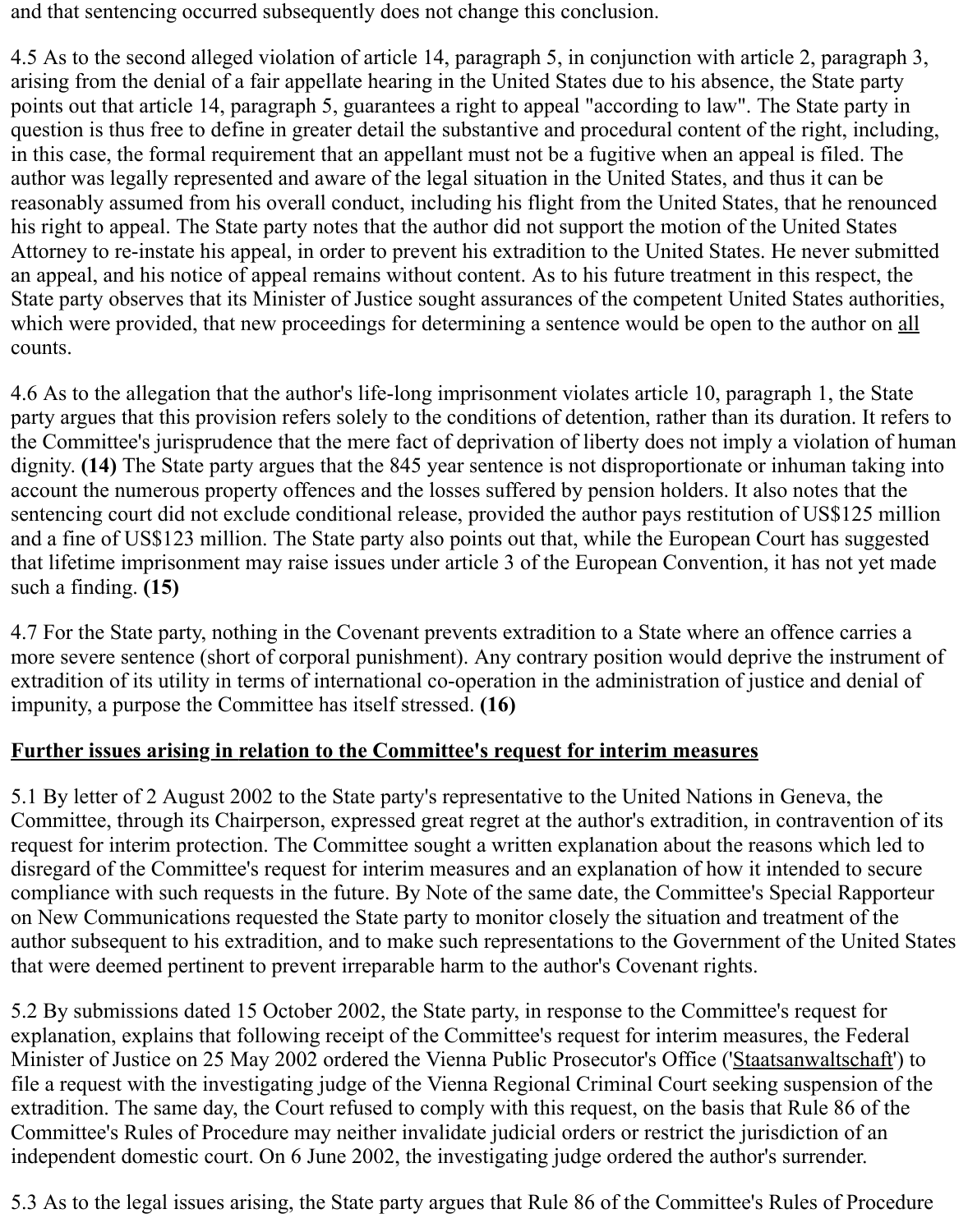does not oblige States parties to amend their constitutions so as to provide for direct domestic effect of requests for interim measures. A request under Rule 86 "does not as such have any binding effect under international law". A request made under Rule 86 cannot override a contrary obligation of international law, that is, an obligation under the extradition treaty between the State party and the United States to surrender a person in circumstances where the necessary prerequisites set out in the treaty were followed. The State party points to the extensive consideration of the author's case by its courts and the European Court.

5.4 As to the current situation, the State party observes that the United States Attorney has applied to the United States District Court for the author to be re-sentenced (such that he would not serve sentence for the offence of "perjury while a defendant in respect of which extradition was denied). According to information supplied to the State party, re-sentencing would provide the author with a full right of appeal against the (new) sentence, and against the original conviction itself. The State party will continue to seek information from the United States authorities in an appropriate manner about the progress of proceedings in the United States' courts.

### **The author's comments**

6.1 By letter of 8 December 2002, the author claimed a breach of article 9, paragraph 1, of the Covenant since he was surrendered to the United States in breach of the Committee's request for interim measures. He invokes the Committee's Views in Piandiong v The Philippines. **(17)**

6.2 By letter of 21 January 2003, the author rejected the State party's contention that the Committee's request under rule 86 gave way to the international obligation to extradite found in its extradition treaty with the United States. The author notes that the treaty itself, as well as the State party's domestic law, provide for refusal of extradition on human rights grounds. In any event, mandatory obligations under human rights treaties owed erga omnes, including under the Covenant, take precedence over any interstate treaty obligations.

6.3 The author submits there is an express obligation under international law, the Covenant and the Optional Protocol for the State party to respect a request under rule 86. This obligation can be derived both from article 2, paragraph 3, of the Covenant, and from the recognition, upon adherence to the Optional Protocol, of the Committee's competence to determine violations of the Covenant, which must also imply, subsidiarily, respect for the Committee's properly promulgated Rules of Procedure.

6.4 The author relies on the Committee's jurisprudence for the proposition that the exposure of a person, to an irreversible measure prior to examination of a case defeats the purpose of Optional Protocol and deprives that person of the effective remedy the Covenant obliges a State party to provide. **(18)** Thus the findings of the Vienna Regional Criminal Court (see para 5.2 above) ignored direct obligations under articles 1 and 5 of the Optional Protocol. The Committee is invited to direct the State party to indicate what steps it proposes to take to remedy this breach, including by means of diplomatic representation to the United States, to restore the status quo ante.

6.5 As to the State party's admissibility arguments, the author argues that the proceedings pending in the courts were neither timely, real nor effective, as he was removed before they were completed. In any event, with the Constitutional Court's decision of 12 December 2002, domestic remedies are now exhausted. He rejects the contention that the European Court had "examined" his case within the meaning of the State party's reservation to article 5, paragraph 2, of the Optional Protocol, for the decision to strike the case from its lists "clearly did not involve any determination of the merits".

6.6 On the merits, the author maintains he suffered a violation of article 14, paragraph 5, in that he was deprived, through the 'fugitive disentitlement' doctrine, of appellate review of conviction or sentence in the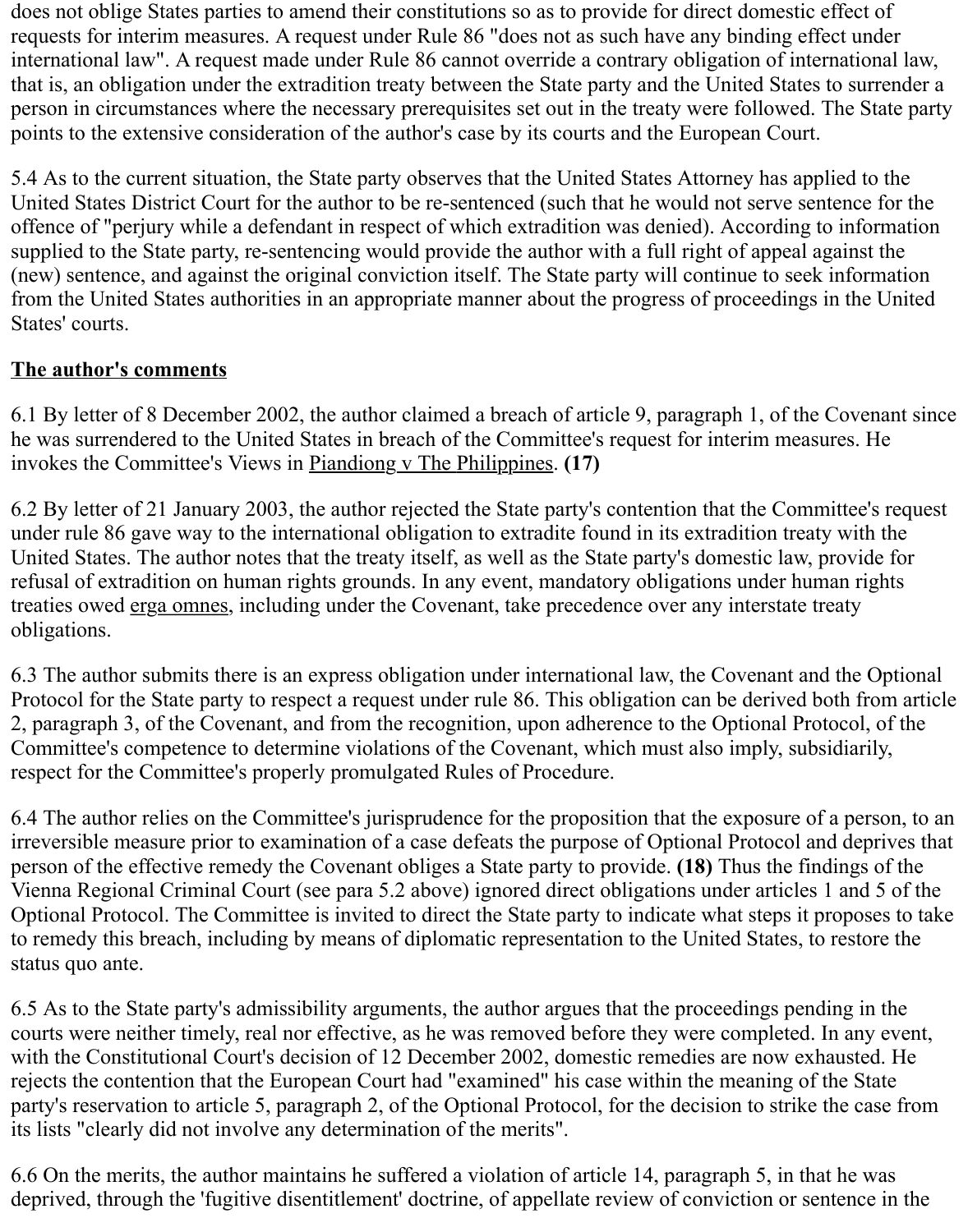United States. This doctrine also served to deny the United States' motion to reinstate his appeal. The author challenges the notion that he "renounced" his appeal, as the appellate court rejected his (counsel's) motion to defer dismissal of the appeal. In Austria, this violation was adopted, as no court with effective jurisdiction considered this aspect of his case before he was removed. The Constitutional Court's recognition that the lower courts should have done so came too late to provide an effective remedy.

6.7 As to the claim of a violation of articles 7 and 10, the author submits that an 845 year sentence for offences of fraud is grossly disproportionate, an element that amounts to inhuman punishment. **(19)** The author rejects the State party's reliance on Vuolanne v Finland, **(20)** observing that that case concerned a deprivation of liberty of 10 days, scarcely comparable to his own sentence. He further submits that a life sentence (without parole) for a non-violent offence is *per se* an inhuman sentence. He invokes a decision of the German Constitutional Court finding a life sentence for murder unconstitutional without provision for parole rehabilitation and conditional release. **(21)** *A fortiori*, a life sentence for an offence of no irreparable physical or psychological harm and with a possibility of restitution would be inhuman. The sentence is an affront to human dignity and, since it is devoid of rehabilitative possibility, violates article 10, paragraph 1.

6.8 The author rejects the State party's argument that extradition to a country where a possibly more serious penalty looms than is applicable in the extraditing State is unobjectionable as being inherent the nature of extradition, for at some point the more serious penalty becomes so inhuman that it is inhuman to so extradite someone. The author relies on the Committee's Views in Ng v Canada **(22)** for this proposition, and also refers to the jurisprudence of the European Court suggesting that a wholly disproportionate custodial penalty such as an irreducible life sentence (as distinct from physical or psychological torture) could also rise to such a level of inhumanity. **(23)**

### **The State party's failure to respect the Committee's request for interim measures of protection**

7.1 The Committee finds, in the circumstances of the case, that the State party breached its obligations under the Protocol, by extraditing the author before the Committee could address the author's allegation of irreparable harm to his Covenant rights. In particular, the Committee is concerned by the sequence of events in this case in that, rather than requesting interim measures of protection directly upon an assumption that irreversible harm could follow the author's extradition, it first sought, under Rule 86 of its Rules of Procedure, the State party's views on the irreparability of harm. In so doing, the State party could have demonstrated to the Committee that extradition would not result in irreparable harm.

7.2 Interim measures pursuant to rule 86 of the Committee's rules adopted in conformity with article 39 of the Covenant, are essential to the Committee's role under the Protocol. Flouting of the Rule, especially by irreversible measures such as the execution of the alleged victim or his/her deportation from the country, undermines the protection of Covenant rights through the Optional Protocol.

#### **Issues and proceedings before the Committee**

#### *Consideration of admissibility*

8.1 Before considering any claims contained in a communication, the Human Rights Committee must, in accordance with article 87 of its rules of procedure, decide whether or not it is admissible under the Optional Protocol to the Covenant.

8.2 As to the State party's argument that domestic remedies have not been exhausted, the Committee observes that the remedy of petitioning the Constitutional Court has been exhausted since the State party's submission. Furthermore, the Committee observes that in a case where it has requested interim measures of protection, it does so because of the possibility of irreparable harm to the victim. In such cases, a remedy which is said to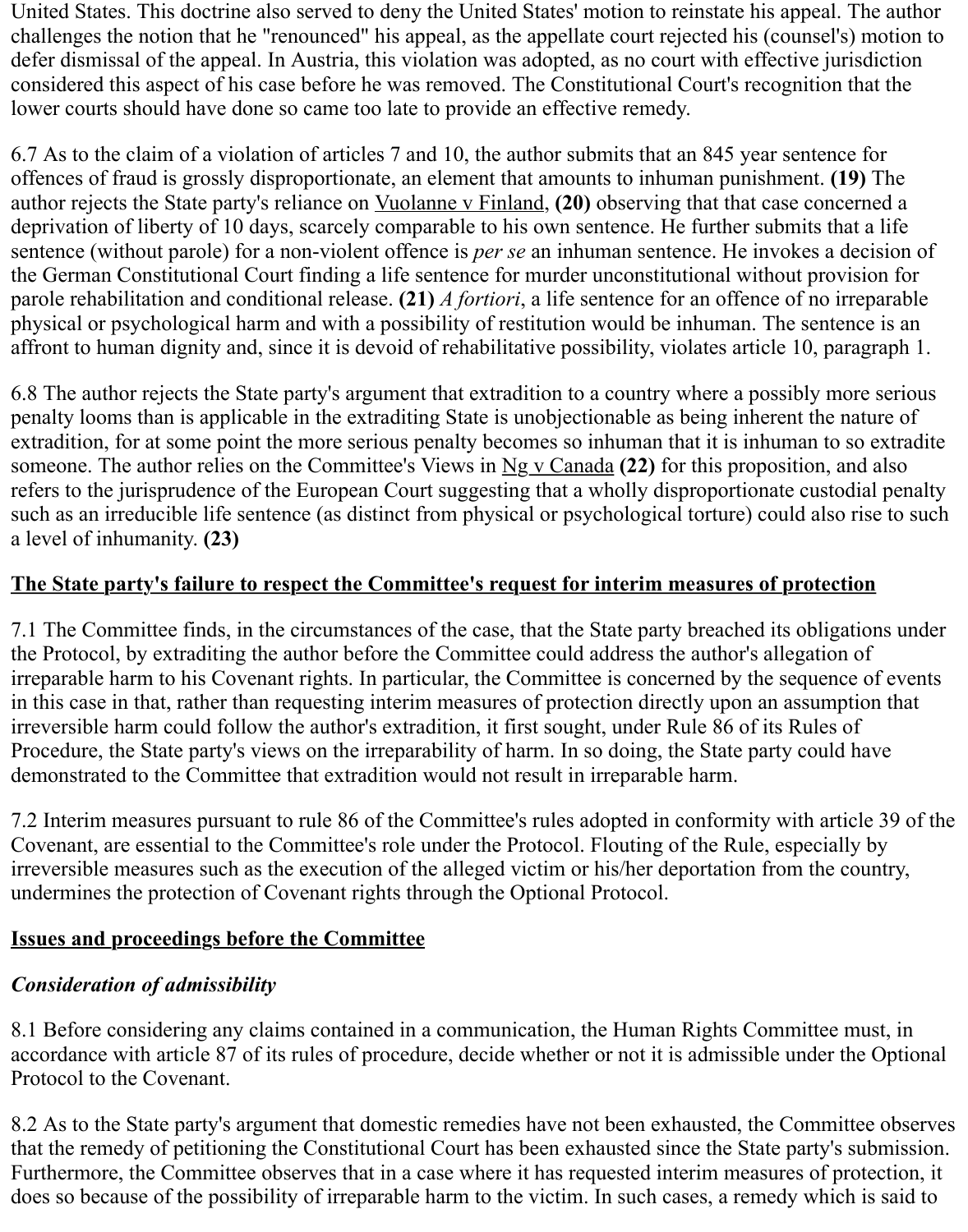subsist after the event which the interim measures sought to prevent occurred is by definition ineffective, as the irreparable harm cannot be reversed by a subsequent finding in the author's favour by the domestic remedies considering the case. In such cases, there remain no effective remedies to be exhausted after the event sought to be prevented by the request for interim measures takes place; specifically, no appropriate remedy is available to the author now detained in the United States should the State party's domestic courts decide in his favour in the proceedings still pending after his extradition. The Committee thus is not precluded by article 5, paragraph 2(b), from considering the communication.

8.3 Concerning the State party's argument that its reservation to article 5, paragraph 2(a), of the Optional Protocol precludes the Committee's consideration of the communication, the Committee notes that the State party's reservation refers to claims submitted to the European Commission on Human Rights. Assuming *arguendo* that the reservation does operate in respect of complaints received, in place of the former European Commission, by the European Court of Human Rights, the Committee refers to its jurisprudence that where the European Court has gone beyond making a procedural or technical decision on admissibility, and has made an assessment of the merits of the case, then the complaint has been "examined" within the terms of the Optional Protocol, or, in this case, the State party's reservation. **(24)** In the present case, the Committee notes that the Court considered that respect for human rights did not require continued consideration of the case, and struck it out. The Committee considers that a decision that a case is not of sufficient importance to continue its examination after an applicant's action to withdraw the complaint, does not amount to a real assessment of its substance. Accordingly, the complaint cannot be said to have been "examined" by the European Court and the Committee is not precluded by the State party's reservation from considering the claims that were presented under the European Convention but later withdrawn by the author. In the absence of any further obstacles to admissibility, the Committee concludes that the issues raised in the communication are admissible.

# *Consideration of the merits*

9.1 The Human Rights Committee has considered the present communication in the light of all the information made available to it by the parties, as provided in article 5, paragraph 1 of the Optional Protocol.

9.2 As to the author's claim that the pronouncement *in absentia* of his conviction and sentence resulted in a violation of article 14 of the Covenant, the Committee notes that in the present case, the author and his legal representatives were present throughout the trial, as arguments and evidence were advanced, and that thus the author self-evidently had notice that judgment, and in the event of a conviction, sentence would be passed. In such circumstances, the Committee, referring to its jurisprudence,1 considers that no question of a violation of the Covenant by the State party can arise on the basis of the pronouncement of the author's conviction and sentence in another State.

9.3 As to the author's claim that by operation of the 'fugitive disentitlement' doctrine he was denied a full appeal, the Committee notes that, on the information before it, it appears that the author – by virtue of being extradited on fewer than all the charges for which he was initially sentenced – will, according to the rule of specialty, be re-sentenced. According to information supplied to the State party, such a re-sentencing would entitle the author fully to appeal his conviction and sentence. The Committee thus need not consider whether the 'fugitive disentitlement' doctrine is compatible with article 14, paragraph 5, or whether extradition to a jurisdiction where an appeal had been so denied gives rise to an issue under the Covenant in respect of the State party.

9.4 As to whether the State party's extradition of the author to serve a sentence of life imprisonment without possibility of early release violates articles 7 and 10 of the Covenant, the Committee observes, as set out in its preceding paragraph, that the author's conviction and sentence are not yet final, pending the outcome of the re-sentencing process which would open the possibility to appeal against the initial conviction itself. Since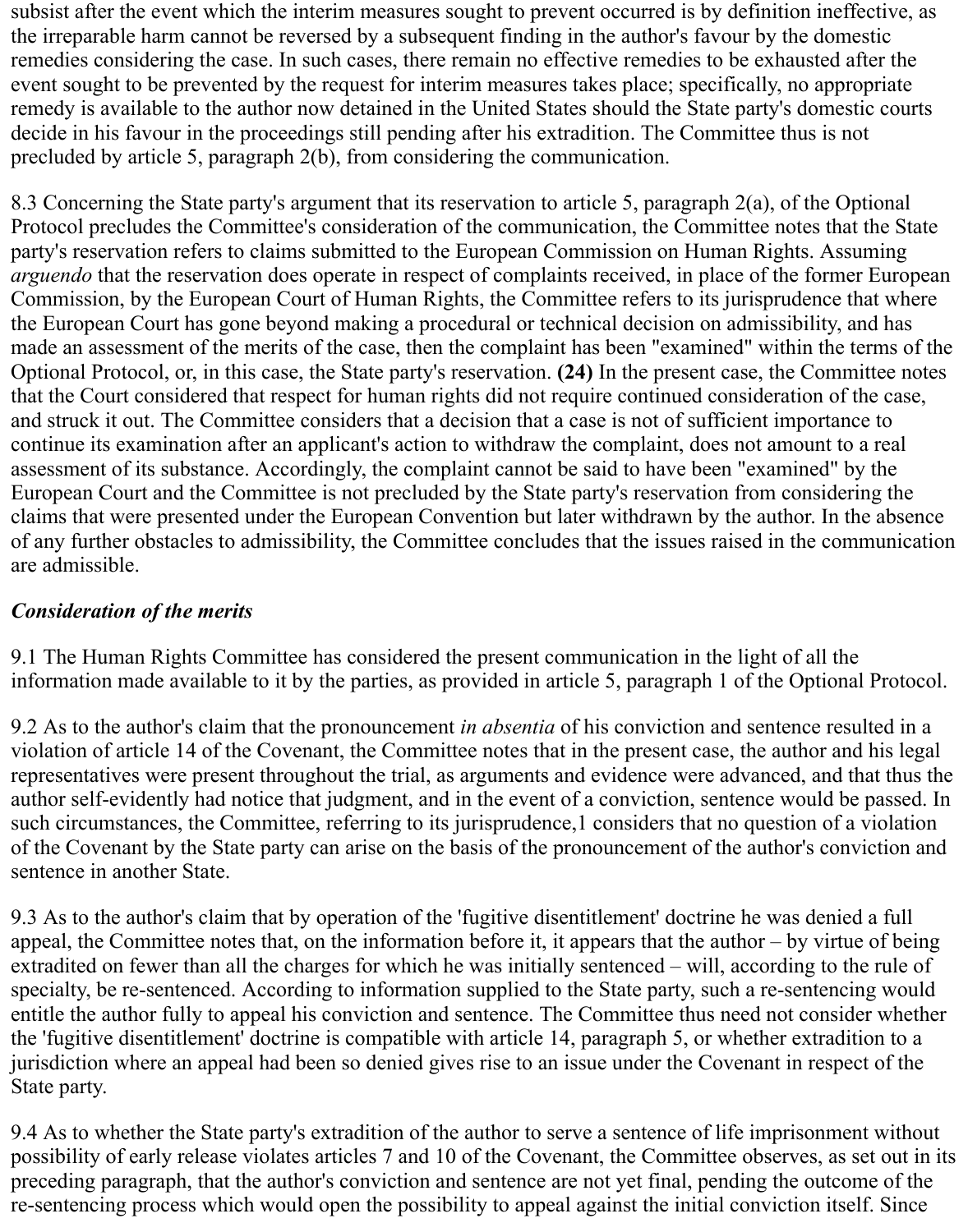conviction and sentence have not yet become final, it is premature for the Committee to decide, on the basis of hypothetical facts, whether such a situation gave rise to the State party's responsibility under the Covenant.

9.5 In the light of these findings, it is unnecessary to examine the author's additional claims which are based on either of the above elements having been found to be in violation of the Covenant.

9.6 Concerning the author's claim that, in the proceedings before the State party's courts, he was denied the right to equality before the law, the Committee observes that the author obtained, after submission of the case to the Committee, a stay from the Administrative Court to prevent his extradition until the Court had resolved the author's challenge to the Minister's decision directing his extradition. The Committee observes that although the order to stay was duly communicated to the relevant officials, the author was transferred to United States jurisdiction after several attempts, in violation of the Court's stay. The Court itself, after the event, observed that the author had been removed from the country in violation of the Court's stay on execution and that there was no legal foundation for the extradition; accordingly, the proceedings had become moot and deprived of object in the light of the author's extradition, and would not be further pursued. The Committee further notes that the Constitutional Court found that the author's inability to appeal an adverse judgment of the Upper Regional Court, in circumstances where the Prosecutor could, and did, appeal an earlier judgment of the Upper Regional Court finding the author's extradition inadmissible, was unconstitutional. The Committee considers that the author's extradition in breach of a stay issued by the Administrative Court and his inability to appeal an adverse decision of the Upper Regional Court, while the Prosecutor was so able, amount to a violation of the author's right under article 14, paragraph 1, to equality before the courts, taken together with the right to an effective and enforceable remedy under article 2, paragraph 3, of the Covenant.

10.1 The Human Rights Committee, acting under article 5, paragraph 4, of the Optional Protocol to the International Covenant on Civil and Political Rights, is of the view that the facts as found by the Committee reveal violations by Austria of article 14, paragraph 1 (first sentence), taken together with article 2, paragraph 3, of the Covenant. The Committee reiterates its conclusion that the State party breached its obligations under the Optional Protocol by extraditing the author before allowing the Committee to address whether he would thereby suffer irreparable harm, as alleged.

11.1 In accordance with article 2, paragraph 3 (a), of the Covenant, the State party is under an obligation to provide the author with an effective remedy. In the light of the circumstances of the case, the State party is under an obligation to make such representations to the United States' authorities as may be required to ensure that the author does not suffer any consequential breaches of his rights under the Covenant, which would flow from the State party's extradition of the author in violation of its obligations under the Covenant and the Optional Protocol. The State party is also under an obligation to avoid similar violations in the future, including by taking appropriate steps to ensure that the Committee's requests for interim measures of protection will be respected.

12. Bearing in mind that, by becoming a party to the Optional Protocol, the State party has recognized the competence of the Committee to determine whether there has been a violation of the Covenant or not and that, pursuant to article 2 of the Covenant, the State party has undertaken to ensure to all individuals within its territory and subject to its jurisdiction the rights recognized in the Covenant, and to provide an effective and enforceable remedy in case a violation has been established, the Committee wishes to receive from the State party, within 90 days, information about the measures taken to give effect to the Committee's Views. The State party is also requested to publish the Committee's Views.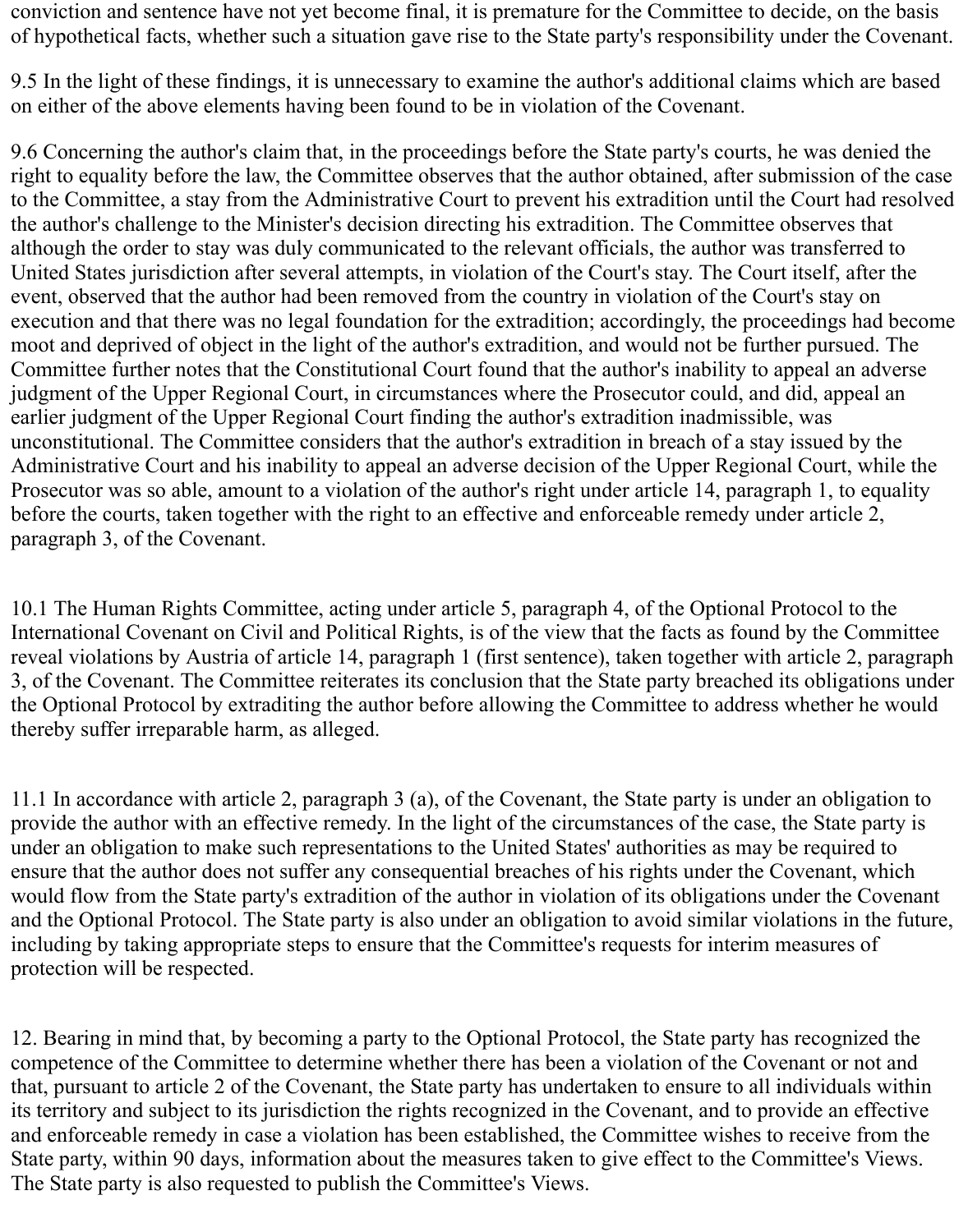Adopted in English, French and Spanish, the English text being the original version. Subsequently to be issued in Arabic, Chinese and Russian as part of the Committee's annual report to the General Assembly.

\* The following members of the Committee participated in the examination of the present communication: Mr. Abdelfattah Amor, Mr. Nisuke Ando, Mr. Prafullachandra Natwarlal Bhagwati, Mr. Alfredo Castllero Hoyos, Ms. Christine Chanet, Mr. Franco Depasquale, Mr. Walter Kälin, Mr. Ahmed Tawfik Khalil, Mr. Rajsoomer Lallah, Mr. Rafael Rivas Posada, Mr. Nigel Rodley, Mr. Martin Scheinin, Mr. Ivan Shearer, Mr. Hipólito Solari Yrigoyen, Mr. Roman Wieruszewski and Mr. Maxwell Yalden.

#### **Notes**

1. The author relies for this proposition on a decision of another United States District Court in United States v Bakhtiar 964 F Supp 112. That case held that, when a person was extradited on fewer charges than s/he had been convicted of, the original conviction and sentence remained intact, but an application for habeas corpus would lie against the executive once sentence had been served in respect of the extraditable offences. (See further paras 4.5 (final sentence) and 5.4).

2. "Everyone convicted of a criminal offence by a tribunal shall have the right to have his conviction or sentence reviewed by a higher tribunal. The exercise of this right, including the grounds on which it may be exercised, shall be governed by law."

3. The author provides the terms of the Treaty which provide: "Convictions in absentia.

If the person sought has been found guilty in absentia, the executive authority of the Requested State may refuse extradition unless the Requesting State provides it with such information or assurances as the Requested State considers sufficient to demonstrate that the person was afforded an adequate opportunity to present a defence or that there are adequate remedies or additional proceedings available to the person after surrender."

4. Article 37 of the European Convention provides, so far as is material, "1. The Court may decide at any stage of the proceedings to strike an application out of its list of cases where the circumstances lead to the conclusion that

(a) the applicant does not intend to pursue his application;

However, the Court shall continue the examination of the application if respect for human rights as defined in the Convention and the Protocols thereto so requires."

5. Case No 716/1996, Views adopted on 30 April 1999.

 $\overline{\phantom{a}}$  , which is a set of the set of the set of the set of the set of the set of the set of the set of the set of the set of the set of the set of the set of the set of the set of the set of the set of the set of th

6. CCPR/C/SR.1352 (discussing at a preliminary stage the case of Ashby v Trinidad & Tobago Case No 580/1994, Views adopted on 21 March 2002).